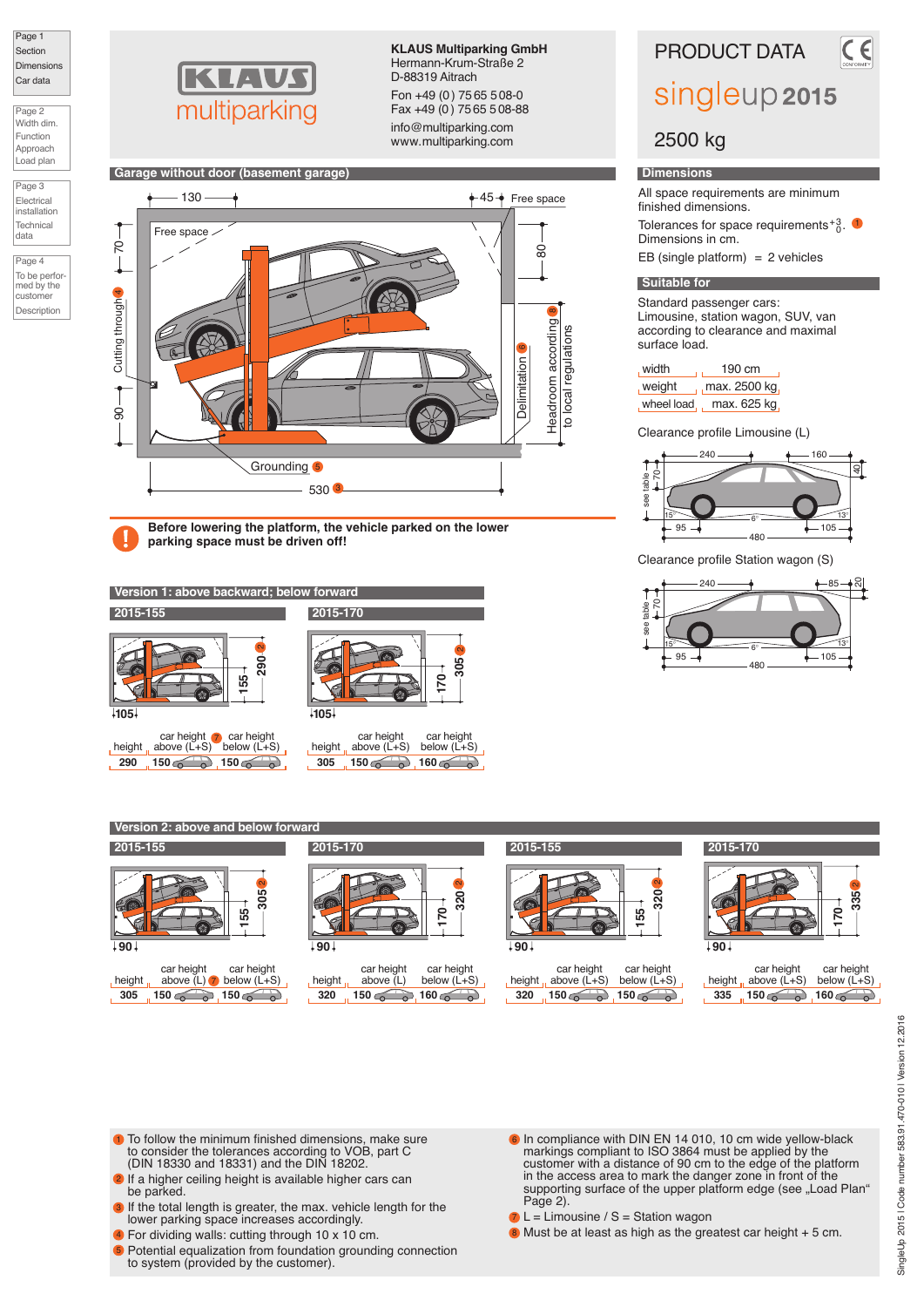SingleUp 2015 | Code number 583.91.470-010 | Version 12.2016 | North 2016 | Page 2 of 4

accordance with<br>local regulations



Page 2 Width dim. Function Approach Load plan

Page 3 Electrical installation **Technical** 

data

Page 4 To be perfor-med by the customer Description



**Width dimensions**

### **Function**



**System lifted System lowered**



Before lowering the platform, the vehicle parked on the lower parking space must be driven off!

### **Approach**



The illustrated maximum approach angles must not be exceeded. Incorrect approach angles will cause serious maneouvring & positioning problems on the parking system for which the local agency of KLAUS Multiparking accepts no responsibility.

### **Load plan**



Units are dowelled to the floor. Drilling depth: approx. 15 cm.

Floor and walls are to be made of concrete (quality minimum C20/25)!

The dimensions for the points of support are rounded values. If the exact position is required, please contact KLAUS Multiparking.

**9** Dimension B see above

<sup>10</sup> Marking compliant to ISO 3864 (colors used in this illustration are not ISO 3864 compliant)

**11** All forces in kN

12 Version 1 and 2 see page 1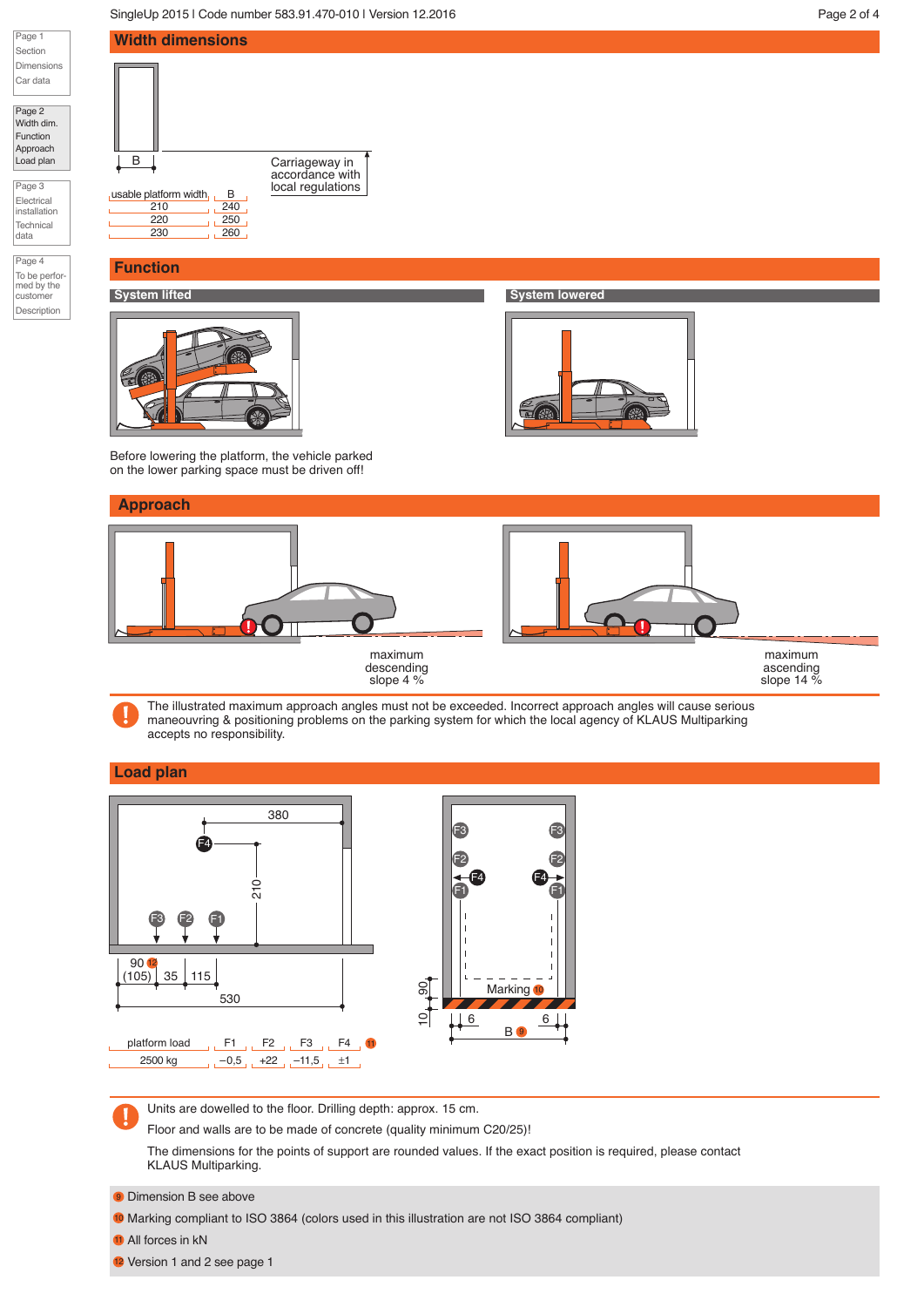**Electrical installation**

#### Page 1 Section Dimensions Car data

Page 2 Width dim. Function Approach Load plan

Page 3 **Electrical** installation **Technical** 

data

Page 4 To be performed by the customer Description



| Electrical data (to be performed by the customer) |                                                                                                  |                                                                                                              |                       |                 |
|---------------------------------------------------|--------------------------------------------------------------------------------------------------|--------------------------------------------------------------------------------------------------------------|-----------------------|-----------------|
|                                                   | No. Qunatity                                                                                     | <b>Description</b>                                                                                           | <b>Position</b>       | Frequency,      |
|                                                   | 1                                                                                                | Electricity meter                                                                                            | in the supply<br>line |                 |
| 2                                                 | 1                                                                                                | Main fuse: 3 x fuse 16 A (slow)<br>or circuit breaker 3 x 16 A<br>(trigger characteristic K or C)            | in the supply<br>line | 1 per unit      |
| 3                                                 | 1                                                                                                | Supply line $5 \times 2.5$ mm <sup>2</sup><br>$(3 PH + N + PE)$ with marked<br>wire and protective conductor | to main switch        | 1 per unit      |
| 4                                                 | every<br>10 m                                                                                    | Foundation earth connector                                                                                   | corner pit<br>floor   |                 |
| 5                                                 | 1                                                                                                | Equipotential bonding in accordance<br>with DIN EN 60204 from foundation<br>earth connector to the system    |                       | 1 per<br>system |
|                                                   |                                                                                                  | Electrical data (included in delivery of KLAUS Multiparking)                                                 |                       |                 |
| No.                                               |                                                                                                  | <b>Description</b>                                                                                           |                       |                 |
| 6                                                 | Lockable main switch                                                                             |                                                                                                              |                       |                 |
| 7                                                 | Supply line 5 x 2,5 mm <sup>2</sup> (3 PH + N + PE) with marked wire<br>and protective conductor |                                                                                                              |                       |                 |
| 8                                                 | <b>Terminal box</b>                                                                              |                                                                                                              |                       |                 |
| 9                                                 | Control line $3 \times 0.75$ mm <sup>2</sup> (PH + N + PE)                                       |                                                                                                              |                       |                 |
| 10                                                | Control line $7 \times 1.5$ mm <sup>2</sup> with marked wire and protective conductor            |                                                                                                              |                       |                 |

- **11** Operating device
- 12 Gontrol line 5 x 1.5 mm<sup>2</sup> with marked wire and protective conductor
- 13 Hydraulic unit 3.0 kW, three-phase current, 230/400 V / 50 Hz
- $14$  Control line 5 x 1.5 mm<sup>2</sup> with marked wire and protective conductor

#### **Technical data**

#### **Field of application**

By default, the system can only be used for a fixed number of users.

#### **Units**

Low-noise power units mounted to rubber-bonded-to metal mountings are installed. Nevertheless we recommend that parking system's garage be built separately from the dwelling.

#### **Available documents**

- wall recess plans
- maintenance offer/contract
- declaration of conformity
- test sheet on airborne and slid-borne sound

#### **Building application documents**

According to LBO and GaVo (garage regulations) the Multiparking systems are subject to approval. We will provide the required building application documents.

#### **Corrosion protection**

See separate sheet regarding corrosion protection.

#### **Care**

To avoid damages resulting from corrosion, make sure to follow our cleaning and care instructions and to provide good ventilation of your garage.

#### **Railings**

If the permissible drop opening is exceeded, railings are to be mounted on the systems. If there are traffic routes next to or behind the installations, railings compliant to DIN EN ISO 13857 must be installed by the customer. Railings must also be in place during construction.

#### **Environmental conditions**

Environmental conditions for the area of multiparking systems: Temperature range –10 to +40° C. Relative humidity 50% at a maximum outside temperature of +40° C.

If lifting or lowering times are specified, they refer to an environmental temperature of +10° C and with the system set up directly next to the hydraulic unit. At lower temperatures or with longer hydraulic lines, these times increase.

#### **CE Certification**

The systems offered correspond to DIN EN 14010 and the EC Machinery Directive 2006/42/EG.

#### **Sound insulation**

According to DIN 4109 (Sound insulation in buildings), para. 4, annotation 4, KLAUS Multiparkers are part of the building services (garage systems).

#### **Normal sound insulation:**

DIN 4109, para. 4, Sound insulation against noises from building services.

Table 4 in para. 4.1 contains the permissible sound level values emitted from building services for personal living and working areas. According to line 2 the maximum sound level in personal living andworking areas must not exceed 30 dB (A). *Noises created by users are not subject to the requirements (see table 4 , DIN 4109).*

The following measures are to be taken to comply with this value:

- Sound protection package according to offer/order (KLAUS Multiparking GmbH)
- Minimum sound insulation of building  $R'_{W}$  = 57 dB (to be provided by customer)

#### **Increased sound insulation (special agreement):**

Draft DIN 4109-10, Information on planning and execution, proposals for increased sound insulation.

Agreement: Maximum sound level in personal living and working areas 25 dB (A). *Noises created by users are not subject to the requirements (see table 4, DIN 4109).*

The following measures are to be taken to comply with this value:

- Sound protection package according to offer/order (KLAUS Multiparking GmbH)
- Minimum sound insulation of building  $R'_{W}$  = 62 dB (to be provided by customer)

Note: User noises are noises created by individual users in our Multiparking systems. These can be noises from accessing the platforms, slamming of vehicle doors, motor and brake noises.